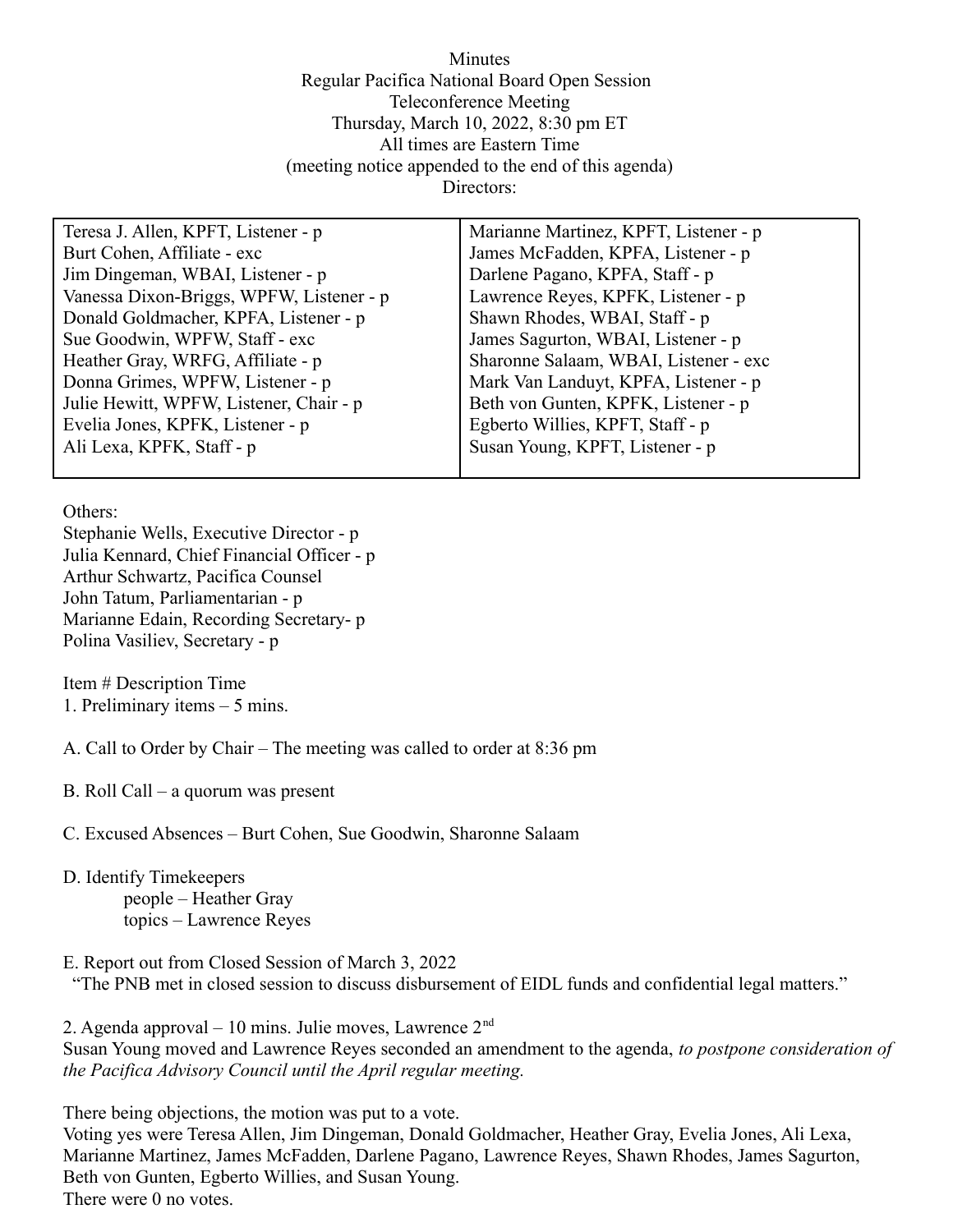There being 15 yes votes and 0 no votes, the motion passed.

The agenda was passed as amended.

3. Approve Minutes of the Open Session of March 3, 2022 – 2 mins. There being no objection, the minutes were approved as presented

Unfinished business:

4. Standing up Pacifica National Advisory Council (see APPENDIX for motion passed by PNB on January 20, 2022) – 15 mins.- this item was postponed to April.

5. Motion on Pacifica National Emergency Management Work Group – 5 mins. Beth von Gunten moved and Jim Dingeman seconded the following motion: *Moved, that the PNB revert to the original language of the January 20, 2022, resolution authorizing establishment of the Pacifica National Emergency Management Work Group. Anyone elected in the recent Committee Elections will still be free to take part.*

The motion was put to a vote. Voting yes were Teresa Allen, Jim Dingeman, Vanessa Dixon-Briggs, Heather Gray, Ali Lexa, Marianne Martinez, James McFadden, Darlene Pagano, Shawn Rhodes, James Sagurton, Beth von Gunten, Egbert Willies, and Susan Young. No one voted no There being 13 yes votes and 0 no votes, the motion carried.

6. Motion on CPB Application (see APPENDIX) – 20 mins. Jim Dingeman moved and Vanessa Dixon-Briggs seconded a motion on CPB application. Donald Goldmacher moved substitute language. There is no record of a second. *Whereas our Executive Director has already contacted CPB, to ascertain how to resort CPB funding, and has been informed by CPB that we must meet the requirements of the March 2013 letter from CPB, therefore be it resolved that the PNB supports the ED's efforts to obtain funding from CPB, and that the PNB provide all necessary support to achieve this goal.*

James McFadden proposed and James Sagurton seconded an amendment to the substitute motion, adding: *Furthermore, the ED shall direct all station General Managers (GMs) to assist their Local Station Boards (LSBs) in standing up CPB qualifying Community Advisory Boards (CAB) and report back to the ED and the PNB in one week on the status of their station's CAB or lack thereof and submit a report to the ED and the PNB on said status and remedial plans where necessary.*

There being no objection, the amendment to the substitute motion was adopted.

The substitute motion, as amended, was then put to a vote. Voting yes were Teresa Allen, Donald Goldmacher, Evelia Jones, James McFadden, Darlene Pagano, Lawrence Reyes, Shawn Rhodes, Mark Van Landuyt, and Susan Young. Voting no were Jim Dingeman, Vanessa Dixon-Briggs, Heather Gray, Donna Grimes, James Sagurton, Beth von Gunten, and EgbertoWillies. There being 9 yes votes and 7 no votes, the motion carried.

The underlying motion, as amended by the substitute motion, was then raised. There being no objection, the main motion passed as amended.

7. Motion on Setting New PNB Meeting Date and Time (see APPENDIX) – 15 mins.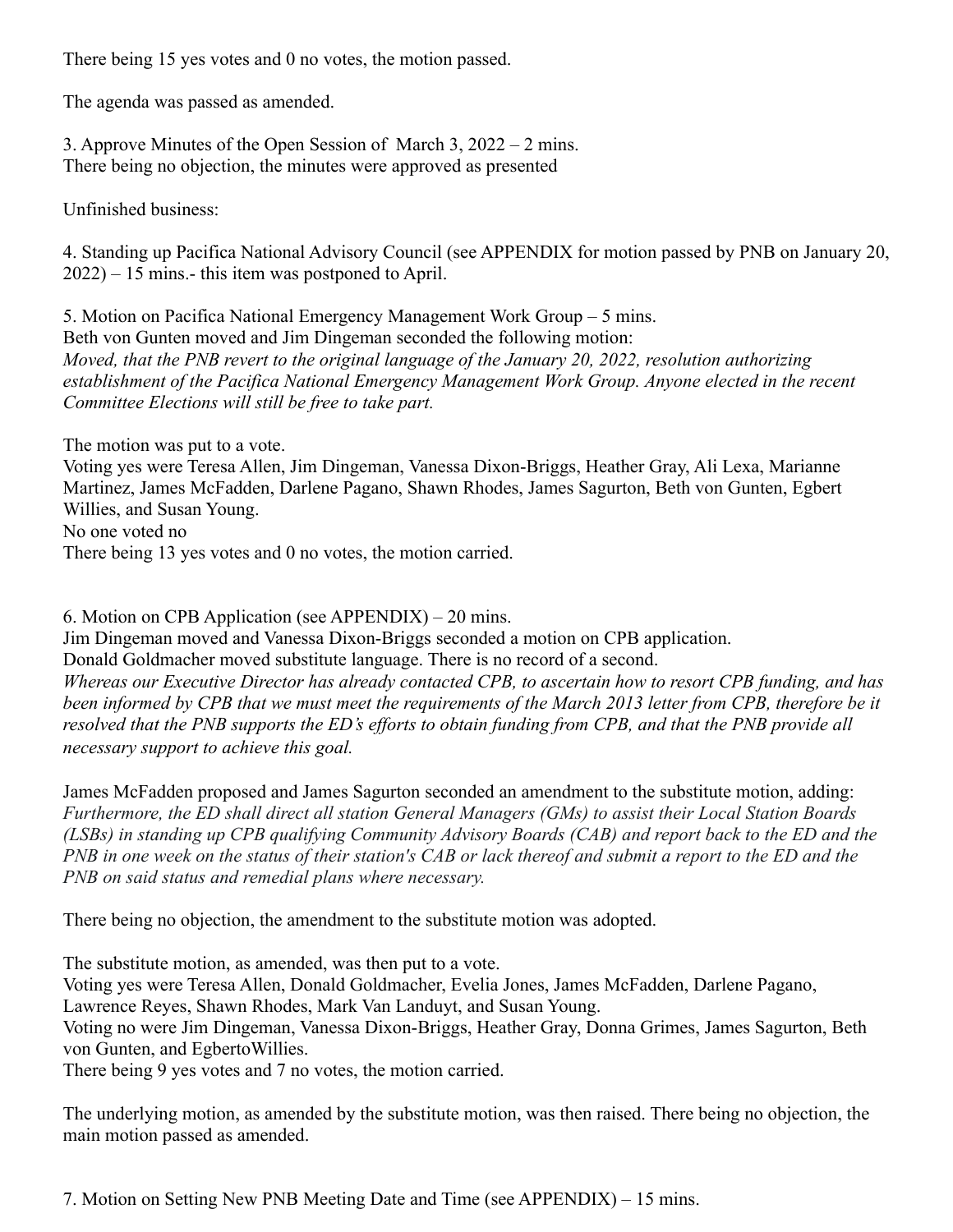Time being short, this item was postponed until the next meeting, April 7, 2022.

New Business:

8. Directors declining election to committees (see APPENDIX) – 5 mins.

## **Motion on Revising Tellers Report for Committee Elections**

Julie Hewitt moved and Susan Young seconded the following: *Moved that the Tellers Report, dated February 27, 2022, be modified to acknowledge Darlene Pagano's resignation from the KPFA seat on the Audit Committee, resulting in Donald Goldmacher being elected to that seat.*

James McFadden moved to amend the motion to add: *James McFadden will resign from the Programming Committee, and Mark Van Landuyt will step in.*

The amendment was approved and incorporated into the underlying motion.

The underlying motion, as amended, was approved.

9. Identifying Conveners for certain Committees – 5 mins.

Chair Julie requested that one PNB member volunteer to convene each committee, invite people, and get the work started. She asked that PNB members email her and Secretary Polina.

10. Questions on Nondisclosure Agreement and Consent for Electronic Communications – 5 mins. Chair Julie explained the specifics of the signature page of the non-disclosure agreement. She requested that all PNB members sign and return the agreement to Secretary Polina.

Adjourn – the meeting adjourned at 10:41 pm.

Adjourn to Closed Session at 10:00 pm Time Certain \*\*\*\*\*\*\*\*\*\*\*\*\*\*\*\*\*\*\*\*\*\*\*\*\*\*\*\*\*\*\*\*\*\*\*\*\*\*\*\*\*\*\*\*\*\*\*\*\*\*\*\*\*\*\*\*\*\*\*\*

## **APPENDIX**

## **4. Motion on Pacifica National Advisory Council passed at January 20, 2022 PNB meeting**

*Whereas the Pacifica Foundation can profit from the input of former members of Pacifica governance, former members of Pacifica staff and former members of Pacifica management as well as members of the general public who can assist in advising the PNB on such issues as complying with the Pacifica Mission, meeting our goals in terms of our reach to listeners and our financial status, with fund-raising, and expanding the Pacifica network to the point where it can rival the major media providers to provide an alternative and radical point of view on politics and culture.*

*Be it resolved that the Strategic Planning Committee of the PNB recommends to the PNB that it authorize the creation of a National Pacifica Advisory Council. This body shall have no fiduciary powers or responsibilities but will contribute its advice and recommendations to the PNB as to the direction of Pacifica. The PNB may at its discretion ask the NPAC to make recommendations on a specific project.*

*The members of the NPAC shall be nominated twice a year, once in February and once in September, for a term of no more than 5 years, by members of the PNB and the PNB will vote on each nominee whether to accept or remove that person as a member of the NPAC. Current members of Pacifica governance and current Pacifica management are not eligible. No more than 12 people may be elected to the NPAC at any one time. There shall be a limit of 25 people as members of the NPAC but that can be revised in a future amendment to this policy.*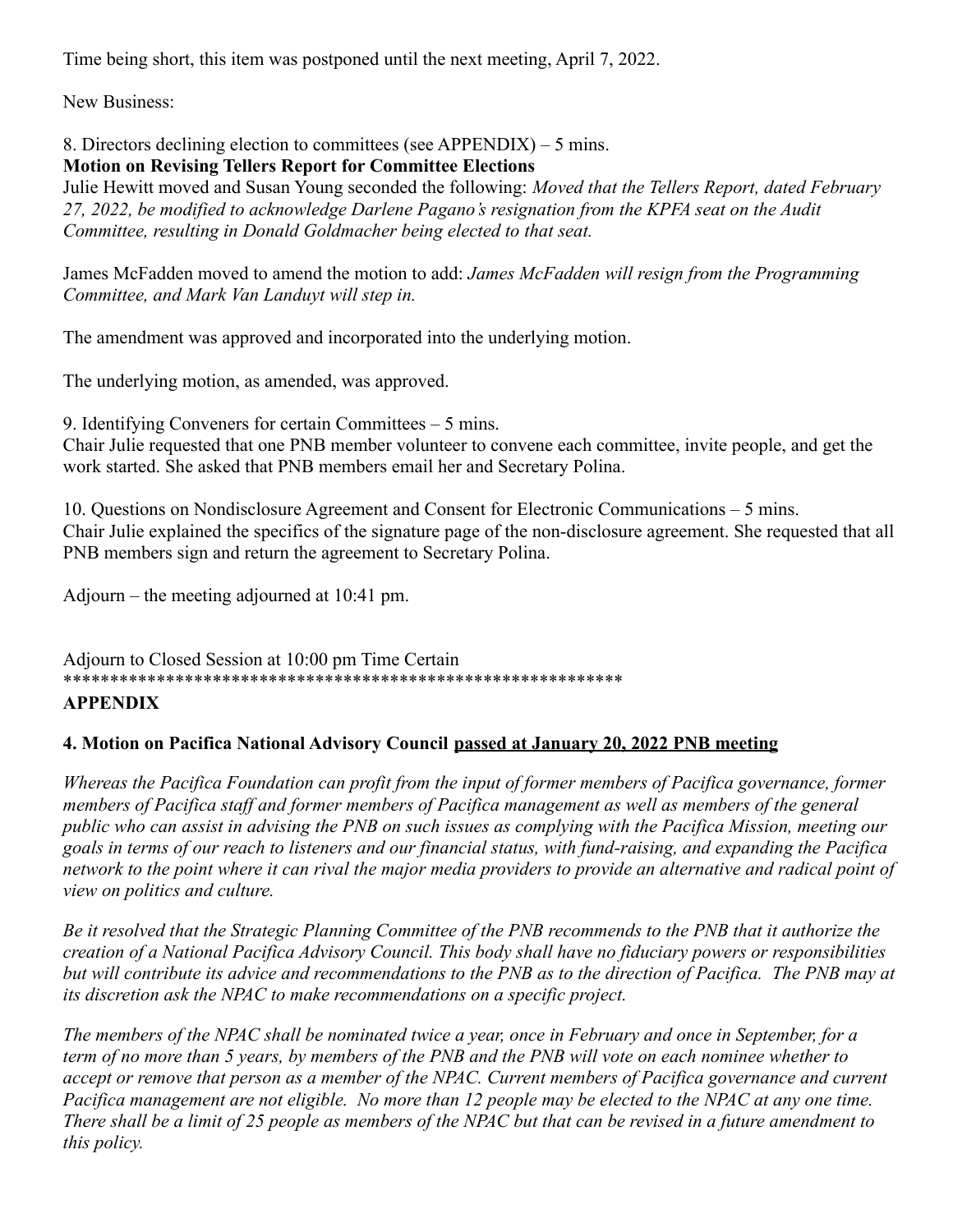*The NPAC shall meet at least twice a year but may meet more often. It may elect officers to conduct the meetings and should keep minutes of all its sessions.*

*The NPAC shall report back to the PNB on a regular basis with its recommendations*.

# **5. Motion on Pacifica National Emergency Management Work Group**

Moved, that the PNB revert to the original language of the January 20, 2022, resolution authorizing establishment of the Pacifica National Emergency Management Work Group. Anyone elected in the recent Committee Elections will still be free to take part.

## **6. Motion on CPB Application**

Whereas, the deadline is fast approaching [insert actual dates of application period for new applicants] for Pacifica Foundation, Inc. (PFI) to apply for admission to the Community Service Grant, Minority Audience Service Station Grant, music licensing and other financial support programs and other programs of the Corporation for Public Broadcasting (CPB) and,

Whereas, the PFI has lost millions of dollars of potential grant funding due to disqualification for and expulsion from CPB programs and will benefit greatly by participating in those programs,

Whereas, PFI is now current with its Audits and,

Whereas, other CPB program standards and requirements must be met to reenter CPB programs that involve audience numbers, meeting notices, call sign announcements, compliance with PFI Bylaws, etc.,

Therefore, be it resolved that the Pacifica National Board (PNB) directs that the following steps be taken to insure that PFI makes a timely and successful application for admittance to applicable CPB programs this year:

1. The Executive Director (ED) is directed to immediately contact the CPB and request the appropriate application(s) and open continuing consultation with them on the application process and to build a positive continuing relationship for PFI specifically.

2. The ED is directed to ensure that the necessary application forms, documentation requirements and all other information and materials necessary to a successful application are made known to and available to all employees engaged in the application process.

3. The ED is directed to consult with the National Educational Telecommunications Association (NETA) on the application process and employ any useful services they may provide in that regard, if needed or desired.

4. The ED is directed to obtain appropriate legal advice, as needed, to effect a successful application and a successful continuing relationship with CPB.

5. The ED shall direct all station General Managers (GMs) to assist their Local Station Boards (LSBs) in standing up CPB qualifying Community Advisory Boards (CAB) and report back to the ED and the PNB in one week on the status of their station's CAB or lack thereof and submit a report to the ED and the PNB on said status and remedial plans where necessary.

6. All GMs and CPB Compliance staff will report in two weeks on their plans to insure compliance with the CPB requirements for funding and their progress toward that goal with a description of any problems.

7. The ED is directed to report to the PNB on the status of the CPB application process on a weekly basis and more often, if needed.